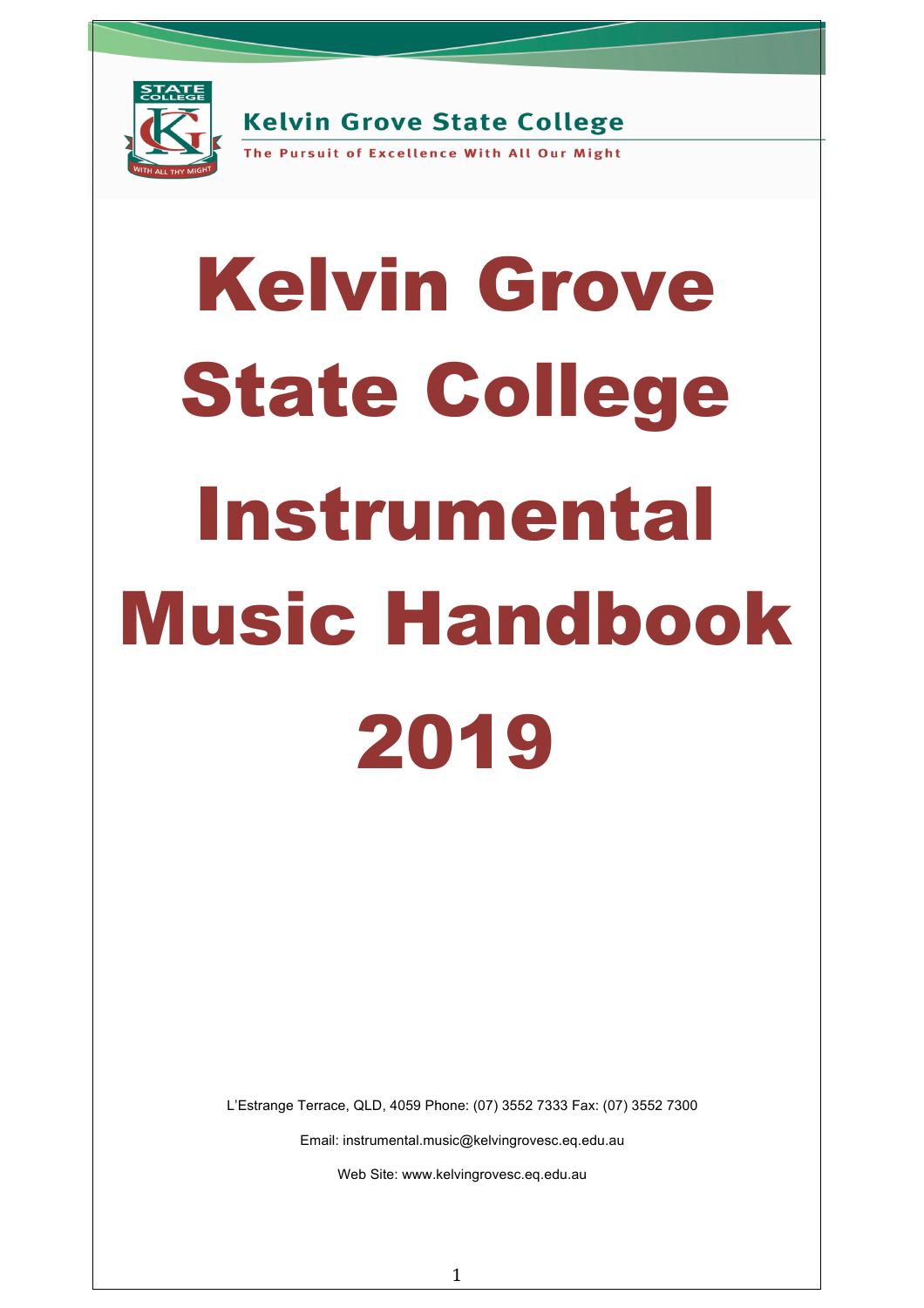# **Contents**

# **Introduction**

• Welcome

# **Philosophy and Goals**

- Education Queensland Instrumental Music Policy
- Contact Information

# **General Information**

- Instrumental Music Staff
- Instrumental Music Website
- Instruments available for tuition
- Instrumental Music Fees and Charges
- Instrument Hire
- Instrument and Accessory Information
- Purchasing an instrument
- Local music store information

## **Ensemble Information**

- Rehearsal Schedule
- Commitment and Participation
- Attendance policy
- Absentee protocol
- Lesson timetabling
- Practice expectations
- Strategies for parents to encourage practice
- Hints for successful practice
- Music and music folders

### **Student Assessment and Evaluation**

# **Uniforms**

### **Recruitment Procedures**

• Selection procedure

# **Instrumental Music Parent Support Group**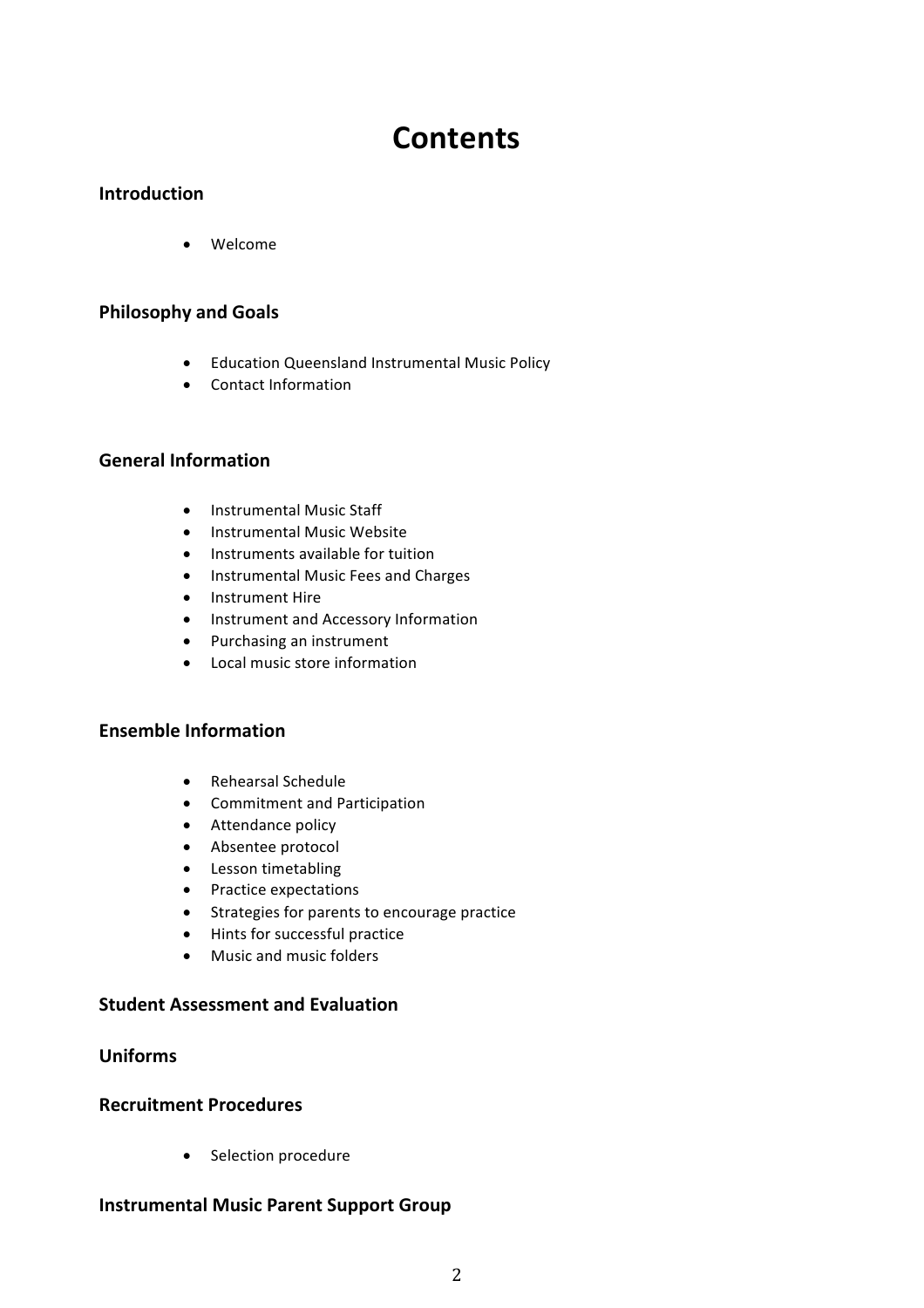# **Introduction**

# Welcome

Kelvin Grove State College offers many opportunities for students to be involved in music. The Instrumental Music Program at KGSC offers tuition in strings, woodwind, brass and percussion instruments. Students who undertake tuition at KGSC are required to join an ensemble. Currently the College has four Concert Bands, three String Ensembles, three Percussion Ensembles and a Big Band. The proficiency level of the musical groups ranges from beginner through to advanced. The information contained in this handbook is intended to be a guide to the many aspects of the Kelvin Grove State College Instrumental Music Program. Although all relevant information is included at the time of printing, updates will be given via email or the College website.

# **Goals and Philosophy**

Education Queensland "Purpose of the Instrumental Music Program" in Queensland Schools:

The overarching purpose of the Instrumental Music Program is to provide children with the opportunity to experience the expressive qualities of music through learning to play a band/orchestral instrument and to participate in performance ensembles such as concert bands and orchestras.

The program is based on a broad set of objectives that spring from two fundamental goals: the mastery *of* technical skills and the development of musical sensitivity. Though it is not possible to teach students *how* to feel about a piece of music, it is possible to improve the quality of perception by fostering the *acquisition of musical skills; and with heightened perception comes aesthetic sensibility.*

The instrumental program requires a balanced and comprehensive approach to the development of musical perception, aesthetic sensitivity and technical mastery. Creative activities are an important *component of instrumental music education. In addition, continuity between the class music program* and the Instrumental Music Program is needed to ensure compatible and complementary learning *experiences.*

The program provides opportunities for greater participation in music education for the whole school *community* as well as enrichment experiences for gifted and talented students. Opportunities are also *available for fostering interaction between Year levels through participation in school-based* ensembles, and also for cross-linking to other areas of the school curriculum.

With increased technical mastery, musical perception and aesthetic sensitivity, students are more likely to seek musical experiences after leaving school. They will thus be provided with a wider range of options in vocational choices, leisure pursuits and lifestyle decisions.

For more information visit-

http://education.qld.gov.au/strategic/eppr/curriculum/crppr006/curriculumguide.pdf

Kelvin Grove State College Philosophy on Instrumental Music

The Kelvin Grove State College Instrumental Music Program offers the students many exciting opportunities to develop as a young musician and as an academic and social person. Learning an instrument in a program such as ours develops in students many qualities that will help them in their everyday school activities and classes. Students will learn self-discipline, problem solving skills and commitment. They will develop advanced social skills, as they will be mixing with students of all ages in achieving a common goal. Studies indicate that students learning a musical instrument achieve higher results in academic areas and are better able to cope with the pressures of everyday life. As well as all of this, students will have the wonderful and uplifting experience of participating in music.

The Kelvin Grove State College Instrumental Music Program and its' teachers strive to:

- Nurture an enjoyment and understanding of music
- Develop a lifelong appreciation of music as both participants and consumers
- Develop musical, social and leadership skills through the participation in the KGSC Instrumental Music Program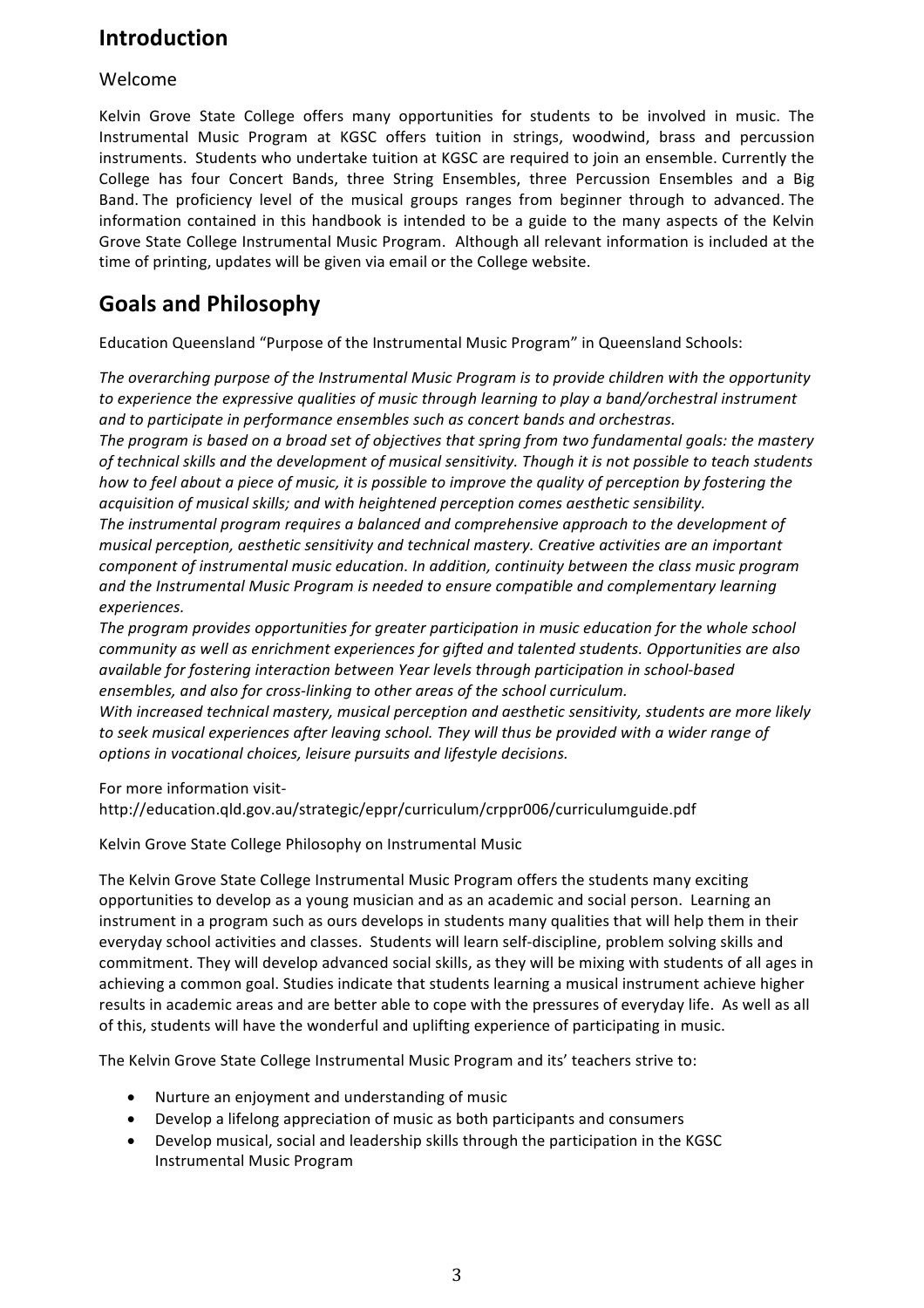# **Contact Information**

Information regarding the Instrumental Music Program at Kelvin Grove is emailed home to parents in the form of newsletters. It is important that the music department is kept up to date with current email information.

The best way to contact the Music Department is by email. All enquiries can be emailed to instrumental.music@kelvingrovesc.eq.edu.au

#### Phone

The Performing Arts Department phone number is 3552 7341. Email is our most efficient course of communication as the music office phone is often unattended. However, messages can be left on the answering machine for later attention.

# **General Information**

## Instrumental Music Staff

Our staff members are experienced teachers and musicians who are dedicated to providing every student with the individual attention and care necessary for their ongoing development and growth as musicians. Many of our teachers continue to enjoy productive careers as professional musicians outside of school hours and are well-respected artists within the wider musical community.

**Mrs Lynette Hitchens-Bird** - *Instrumental Music Coordinator, Woodwind teacher. Conductor - Symphonic Wind Ensemble & Concert Band. (Mon-Thurs)* lhitc4@eq.edu.au

**Mr Sam Mitchell -** *Percussion teacher. Director – Percussion Ensemble, Rhythm Ensemble, Big Band & Taiko. (Mon, Tues & Thurs)* smitc217@eq.edu.au

**Mr Paul Kucharski** - *Brass teacher. Conductor - Wind Ensemble & Junior Band. (Tues & Thurs)* pkuch0@eq.edu.au

**Mr Colin McIntyre -** *Woodwind teacher. Director – Stage Band. (Tues)* cmcin13@eq.edu.au

**Mrs Tenille Barrett - String teacher.** *Conductor – Corelli Strings. (Mon)* tbarr95@eq.edu.au

**Mrs Anne Keenan - String teacher.** *Conductor – Piccolo Strings. (Wed & Fri)* akeen9@eq.edu.au

**Mrs Lisa Kirk - - String teacher.** *Conductor – Allegri Strings. (Thurs)* exvan8@eq.edu.au

**Mrs Natalie Dallinger** - *String teacher. Conductor – Chamber Strings & Paganini Strings. (Wed)* ndall3@eq.edu.au

### Instrumental Music Website

Details on up coming concerts, rehearsal schedules and events, can be found on the school website or in the Instrumental Music Newsletter. http://kelvingrovesc.eq.edu.au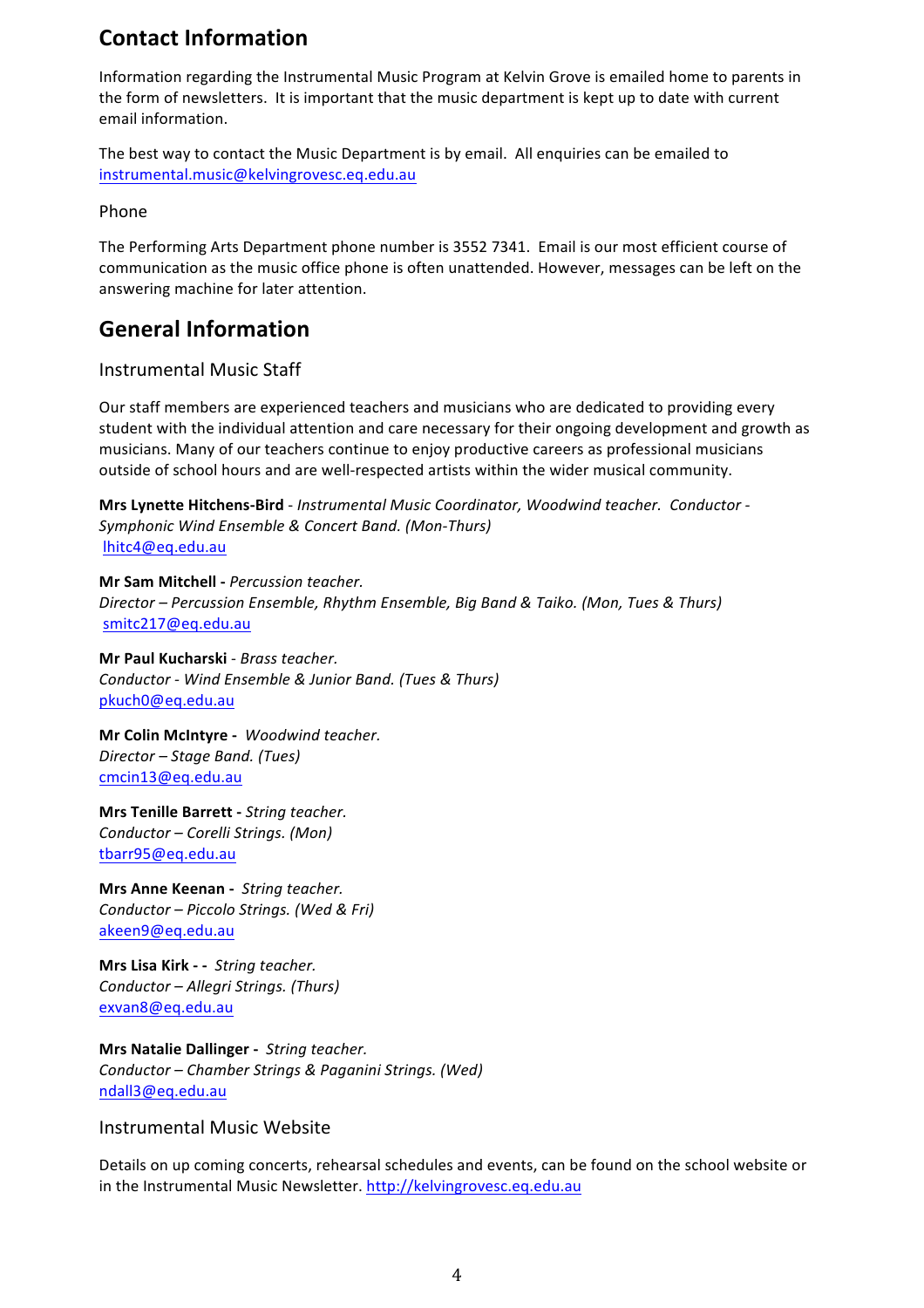# Instruments Available for Tuition

Kelvin Grove State College has a large Instrumental Music Program, which provides tuition in woodwind, brass, percussion and string instruments. The string program is open to students in years 3 -12 and the woodwind, brass and percussion program for students in years  $4 - 12$ . Beginner players commence tuition in Year 3 for Strings and Year 4 for Band. Other year levels are on application if positions are available and must address the balance of Ensembles.

| <b>WOODWIND</b>                  | <b>BRASS</b>            | <b>PERCUSSION</b>            | <b>STRINGS</b> |
|----------------------------------|-------------------------|------------------------------|----------------|
| Flute/Piccolo                    | Trumpet                 | Tuned percussion             | Violin         |
| Clarinet                         | Trombone                | <b>Untuned Percussion</b>    | Viola          |
| <b>Bass Clarinet</b>             | French Horn             | <b>Orchestral Percussion</b> | Cello          |
| Alto, Tenor & Baritone Saxophone | Euphonium/Baritone Horn |                              | Double Bass    |
| Oboe                             | Tuba                    |                              |                |
| Bassoon                          |                         |                              |                |

# Instrumental Music Fees and Charges

All students involved in the Instrumental Music Program are required to pay a yearly fee of \$155. This fee covers the cost of one Instrumental Music Performance Polo Shirt (subsequence uniforms can be purchased through the Music Department), and provides resources for the Instrumental Music Program, including band and orchestral music, music folders, school instrument repairs and maintenance and the purchase of new instruments and equipment.

The Instrumental Music fee applies for the year. There is no pro-rata adjustment made for late enrolment in the instrumental music program. Please note that no refunds will be given in the event that a student wishes to discontinue their instrumental lessons during the semester. Students whose fees are overdue may be asked to leave the program in order to make way for a student on the official waiting list. The Instrumental Music fee is administered by the school SUB shop and must be paid before students can attend lessons or loan a school instrument.

# Instrument Hire

All students participating in the Percussion program will be required to pay a fee of \$55 per year. Students using a school loan instrument will be required to pay a hire fee of \$100 per year. Students learning flute, clarinet, saxophone, trumpet, trombone, euphonium/baritone horn, violin, viola or cello, should be prepared to purchase their own instrument after the first twelve months of tuition. Larger more expensive instruments such as bass clarinet, bassoon, oboe, baritone saxophone, tuba and double bass are available for extended hire and subject to availability at a cost of \$100 per year. Hire fees must be paid before the end of Term 1.

# Students in Financial Need

Students who are unable to afford the hire fee and/or Instrumental Music Fee due to genuine financial hardship are invited to contact the Music Department to make a confidential application for special consideration. All applications are treated as strictly confidential and will be considered separately on the basis of individual need. Please contact the Music Department on Ph. 3552 7341 or email instrumental.music@kelvingrovesc.eq.edu.au

# Instrument and Accessory Information

Students will be required to have equipment and accessories specific to their instrument. New students will be given a list on acceptance into the program. (Information is also available from the Instrumental Music Coordinator – lhitc4@eq.edu.au )

**PLEASE ENSURE THAT INSTRUMENTS AND ALL EQUIPMENT ARE VERY CLEARLY MARKED** WITH YOUR CHILD'S NAME BEFORE THEY BRING IT TO SCHOOL. IT IS ALSO RECOMMENDED THAT ALL **INSTRUMENTS ARE ITEMISED ON YOUR PERSON HOUSEHOLD CONTENTS INSURANCE POLICY TO ENSURE YOU ARE COVERED IN CASE OF ACCIDENTAL LOSS, DAMAGE OR THEFT.**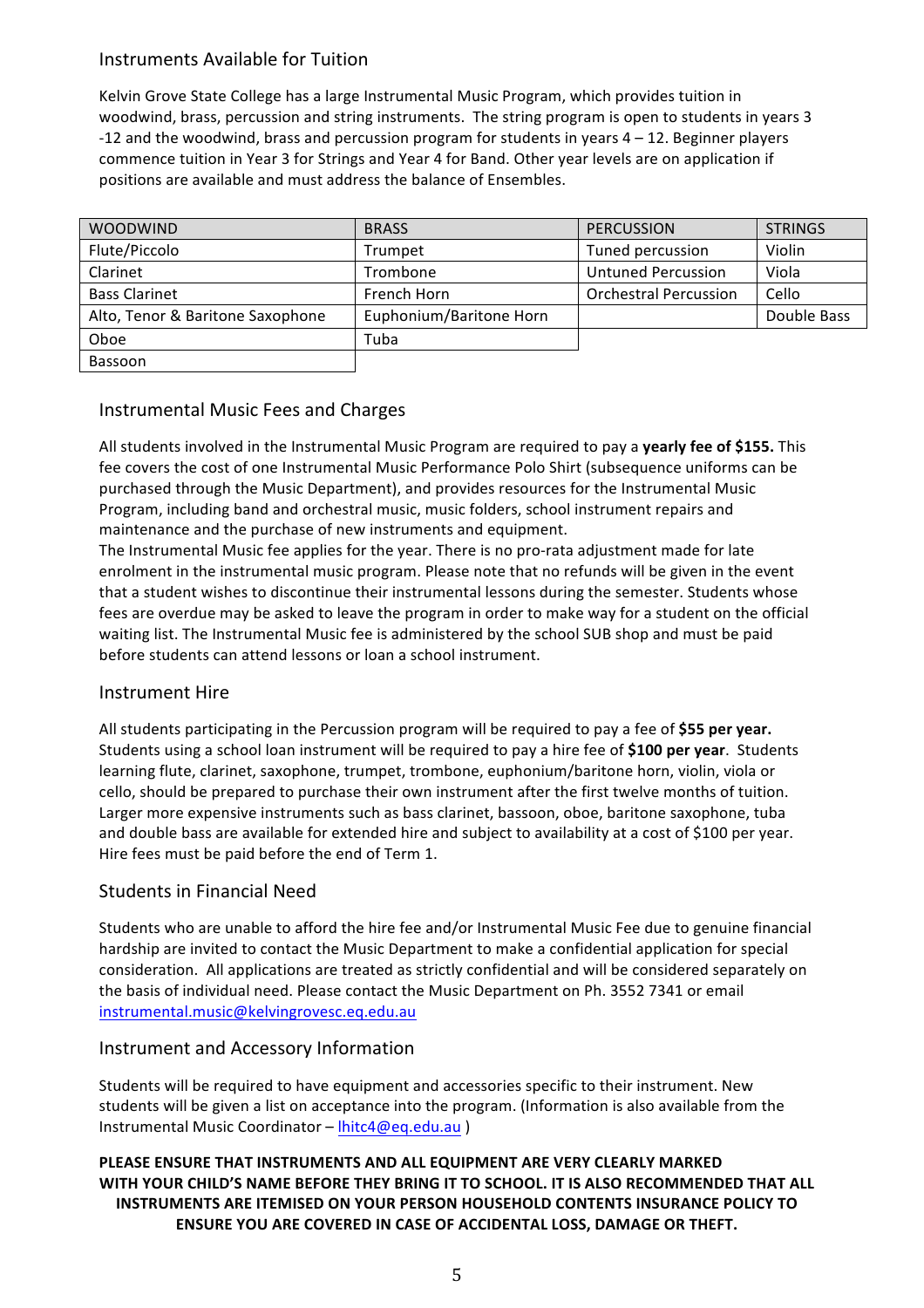#### Purchasing an Instrument

After their first year of Instrumental Music tuition most students will be required to purchase their own musical instrument. Details are available from your child's teacher.

**Upgrading instruments** If you are planning on upgrading from a student model instrument *please* do so in consultation with your child's teacher. *Do not* purchase instruments sight-unseen from the internet, or buy the first instrument handed to you at a music store. *Do* arrange to try at least 2 or 3 instruments of the same model before making a final decision.

Please contact any of our teachers with your questions on purchasing a new or second hand instrument. It is better to make sure that your purchase will provide your child with an instrument that will be easy to play, plays in tune and will not have mechanical difficulties. Cheap models are often made of inferior materials that do not play in tune and break easily. Many instrument repairers will not even attempt at repairing the instruments, as they are unable to guarantee the workmanship. There are also fake models on the internet that profess to be well known and respected brands, including Yamaha and Buffet.

#### Local Music Retailers

Below is a list of some local retailers, many of which offer hire and payment plans.

#### **ANIMATO STRINGS**

5/789 Kingsford Smith Dve Eagle Farm Phone: 3876 3877

#### **ARTIES MUSIC ASPLEY**

Aspley Hypermarket 59 Albany Creek Rd, Aspley Phone:(07) 3263 7966

#### **AUDREY'S MUSIC STORE**

10 Jane St West End Phone: 1300 801 390

#### **BLOW WOODWIND & BRASS**

149 Musgrave Rd Red Hill Phone: 3368 1106

#### **JUST PERCUSSION**

13 Creswell Street Newstead Phone: 3216 0801

#### **OZWINDS**

11-13/360 Logan Rd Greenslopes Phone:3118 0166

#### **REVOLUTION MUSIC**

Shop 403a Homezone 142 Newmarket Road Phone**:** 3357 1777

#### **SIMPLY FOR STRINGS**

78 Enoggera Tce Red Hill Phone: 3368 3666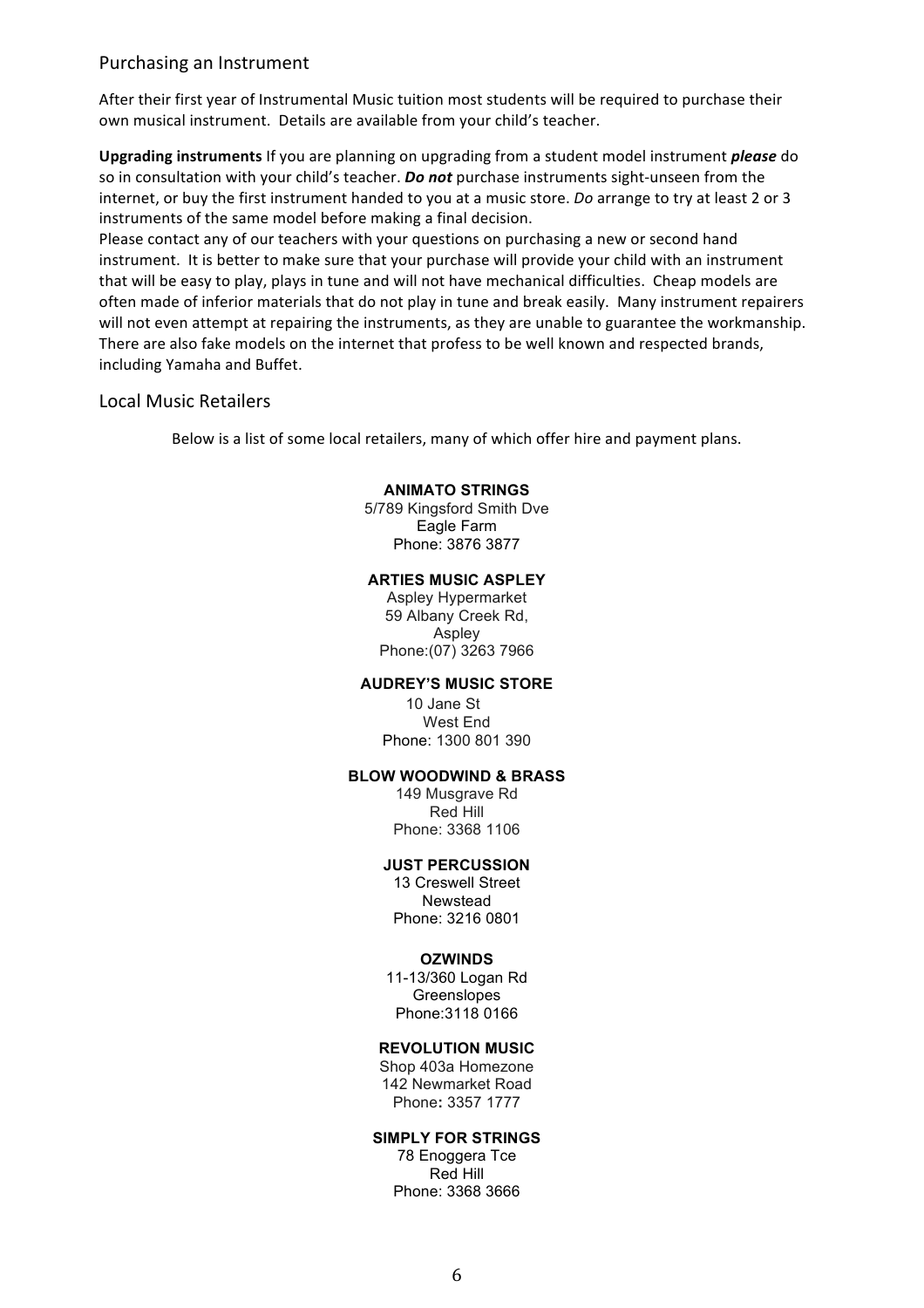# **Ensemble Information**

#### **Junior Band**

Junior Band is for students who are in their first year of learning a woodwind, brass or percussion instrument and is open to students in year 4 or 5. The Junior Band start rehearsing in Term 2.

#### **Concert Band**

Concert Band caters for woodwind, brass and percussion students who have reached an appropriate level of performance equivalent to level  $1.5 - 2.5$  repertoire.

#### **Wind Ensemble**

Wind Ensemble is an audition based group that caters for woodwind, brass and percussion students who have reached an appropriate level of achievement. Students must audition to become members of the ensemble. Selection is based on performance and commitment.

#### **Symphonic Wind Ensemble**

Symphonic Wind Ensemble caters for woodwind, brass and percussion students who have reached a high level of performance. Students must audition to become members of the ensemble. Selection is based on performance and commitment.

#### **Big Band**

Big Band is comprised of students selected by audition who play saxophone, trumpet, trombone, piano, bass guitar, electric guitar or drum kit to a very high level of achievement. They play a selection of Jazz and Rock music. 

#### **Stage Band**

Stage Band is comprised of students selected by audition who play saxophone, trumpet, trombone, piano, bass guitar, electric guitar or drum kit to a high level of achievement. This group learn basic Jazz and Rock techniques.

#### **Percussion Ensemble**

The College has two Percussion Ensembles. Students are invited to participate according to performance as determined by our Percussion Teacher.

#### **Piccolo Strings**

Piccolo Strings is for students in the Junior School in their second or third year of playing their instrument. The Piccolo Strings rehearse in the Junior School Music Room on Monday mornings.

#### **Allegri Strings**

Allegri Strings is an audition based group that caters for students who have reached an appropriate level of achievement.

#### **Paganini Strings**

Paganini Strings is an audition based group that caters for students who have reached a high level of achievement.

#### **Corelli Strings**

Corelli Strings is an audition based group for the most advanced string students in the College.

### **Chamber Strings**

Chamber Strings is an accelerated ensemble for the most advanced string students.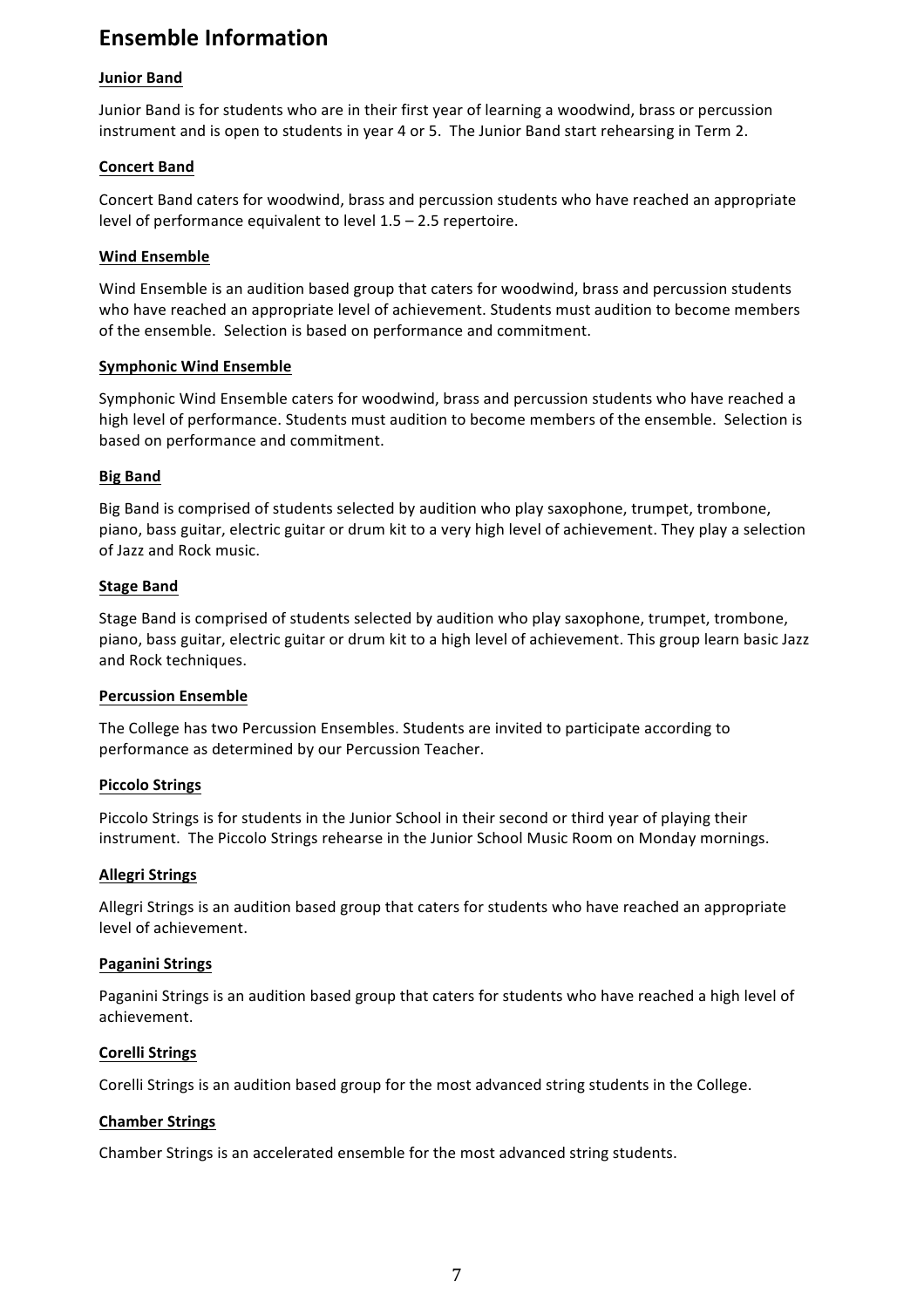# **Rehearsal Schedule**

#### **ENSEMBLES REHEARSING IN JUNIOR SCHOOL MUSIC ROOM**

| DAY                           | <b>TUESDAY</b>     | <b>FRIDAY</b>          |  |
|-------------------------------|--------------------|------------------------|--|
| Before School 7.20am - 8.30am | <b>JUNIOR BAND</b> | <b>PICCOLO STRINGS</b> |  |
|                               | Mr Kucharski       | Ms Keenan              |  |

#### **BAND AND PERCUSSION ENSEMBLES REHEARSE IN THE AUDITORIUM (H BLOCK) STRING ENSEMBLES - SY02**

| <b>DAY</b>           | <b>MONDAY</b>          | <b>TUESDAY</b>             | <b>WEDNESDAY</b>               | <b>THURSDAY</b>        | <b>FRIDAY</b> |
|----------------------|------------------------|----------------------------|--------------------------------|------------------------|---------------|
|                      | <b>CONCERT BAND</b>    | <b>PERCUSSION ENSEMBLE</b> | <b>SYMPHONIC WIND ENSEMBLE</b> | <b>WIND ENSEMBLE</b>   | <b>CHOIR</b>  |
| <b>Before School</b> | Auditorium             | Auditorium                 | Auditorium                     | Auditorium             | Ms Kelman     |
| $7.20am -$           | Mrs HB                 | <b>Mr Mitchell</b>         | Mrs HB                         | Mr Kucharski           |               |
| 8.30am               |                        |                            |                                |                        |               |
|                      | <b>CORELLI STRINGS</b> | <b>STAGE BAND</b>          | <b>PAGANINI STRINGS</b>        | <b>ALLEGRI STRINGS</b> |               |
|                      | <b>SY02</b>            | <b>SY02</b>                | <b>SY02</b>                    | <b>SY02</b>            |               |
|                      | <b>Mrs Barrett</b>     | <b>Mr McIntyre</b>         | <b>Mrs Dallinger</b>           | Mrs Kirk               |               |
|                      |                        |                            |                                |                        |               |
| <b>After School</b>  | <b>BIG BAND</b>        | <b>RHYTHM ENSEMBLE</b>     |                                | <b>TANOSHII TAIKO</b>  |               |
| $3.10pm -$           | Auditorium             | Auditorium                 |                                | Auditorium             |               |
| 4.20pm               | <b>Mr Mitchell</b>     | <b>Mr Mitchell</b>         |                                | Mr Mitchell            |               |
|                      |                        |                            |                                |                        |               |

# **Commitment and Participation**

#### **Students are required to:**

- Participate in at least one ensemble and attend a weekly group lesson.
- Have the required equipment for lessons and ensemble.
- Be committed to the program for the duration of their time at Kelvin Grove SC.
- Wear the correct music uniform for all performances.
- Practice for the required amount of time. Their instrumental teacher and/or ensemble director will establish this expectation.
- Attend all rehearsals, lessons and performances/concerts.
- Be punctual to all instrumental music activities and bring all of the necessary equipment.
- Students must catch up on class work missed while attending their Instrumental Music Lesson.
- Inform their classroom teacher of up coming lessons, excursions or performances that may impact on their lessons, in a timely manner.

#### **Parents are required to**

- Provide a suitable instrument (where necessary) and keep it in good working order.
- Provide students with the necessary equipment and resources.
- Promote care of their instrument.
- Encourage your child to be on time for lessons, rehearsals and performances.
- Make arrangements so that your child can **attend all concerts**, rehearsals and lessons.
- Arrange a regular time for practice.
- Provide a quiet place for the student to practice without interruption.
- Listen to and help with practice.
- Encourage your child to play for others whenever possible.
- Pay the nominated instrumental music fees.

#### **Please Note:**

- The replacement of any lost or damaged instruments, music or equipment will be the responsibility of the parents and student concerned
- Lack of commitment to lessons and/or ensemble/s may have an impact upon the student's further involvement with the music program including ensemble membership **and continuation of instrumental music lessons.**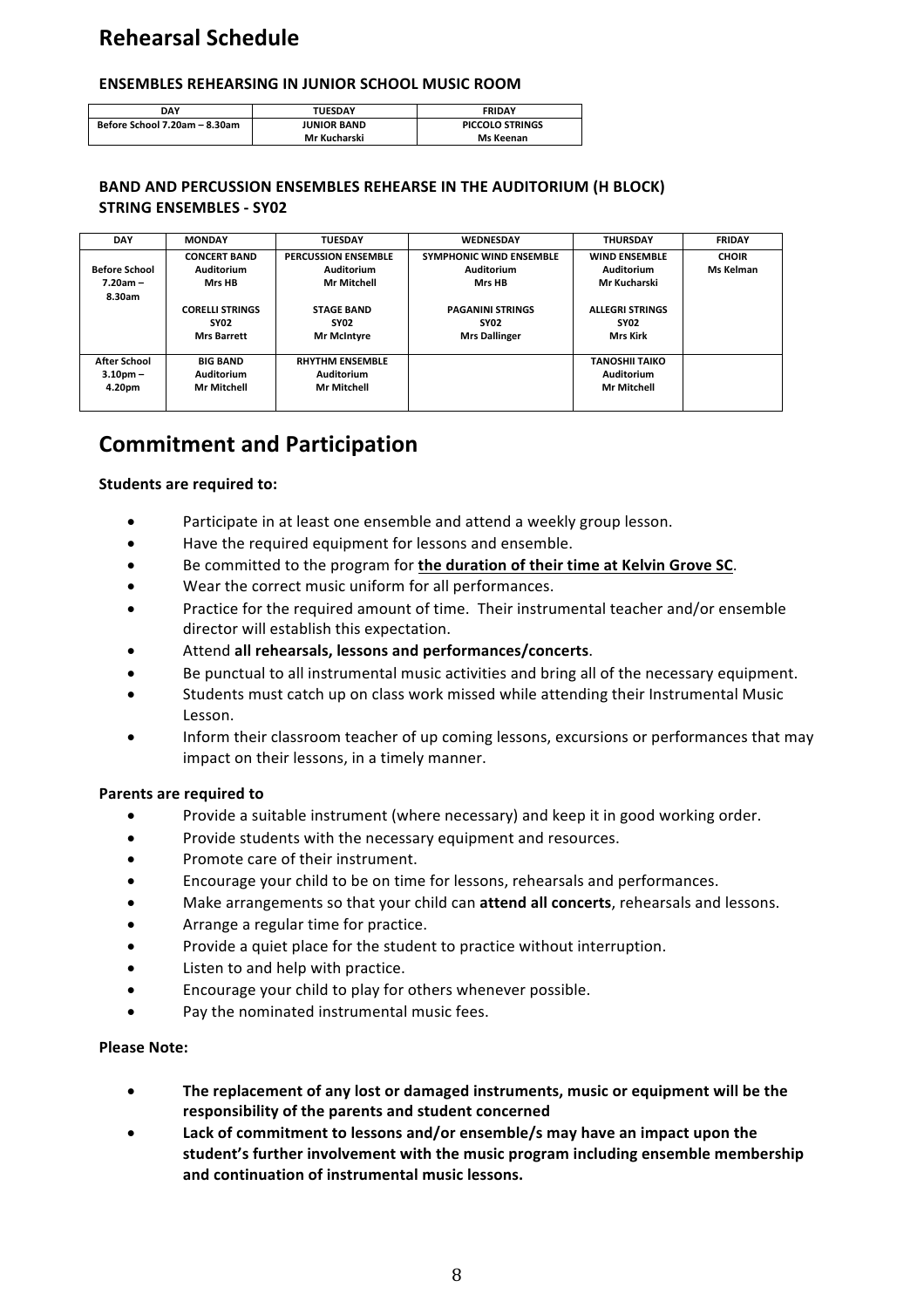# **Attendance Policy**

- Students must attend all lessons and rehearsals
- Punctuality is vital and all lateness will be noted
- Students missing lessons will have to explain their absence to the Instrumental Music Coordinator. Names will be published in the College Student Notices
- If students miss 4 consecutive lessons with no reason, they will be asked to show cause.

Students who are late to lessons or rehearsals need to *provide a note of explanation* as a matter of courtesy and enter the lesson or rehearsal without causing any disruption to the other band members or to the conductor.

## **Absentee Protocol**

Students are not to miss lessons except in approved circumstances. Such circumstances include:

- Absence from school *(in which case the parent is to ensure the Music Department is contacted* prior to the commencement of the school day; email instrumental.music@kelvingrovesc.eq.edu.au or phone 3552 7341
- Becoming sick at school *(in which case the student is to notify student services and inform the staff attendant of their music lesson so that the Music Department can be contacted)*
- Prior notification of absence from school *(e.g. extended family vacation; school excursion or* exams, as documented in the College calendar in this case an email may be sent to instrumental.music@kelvingrovesc.eq.edu.au as a courtesy)

Students should not miss music lessons due to their classroom studies/other activities, without consulting their instrumental music teacher to reschedule their lesson or make alternate arrangements.

## **Lesson Timetabling**

Lessons are conducted during school hours, and are usually scheduled on a fixed day. Students in the junior school will have a fixed time each week to attend lessons and middle and senior school students will have a rotating timetable to ensure that they do not consistently miss the same subject or other College activity.

Lesson timetables are displayed on the notice boards in the Senior School Music Block. Junior School timetables will be distributed for display in classrooms and on the Junior School Music Room Window.

# **Practice Expectations**

Instrumental Music is a Performing Art that is part of the school curriculum. Like all curricular subjects, it will require extra work outside of the classroom. This work could be performances, practicing individually, participating in solo and ensemble contest, or an after school dress rehearsal to prepare for a concert or competition.

Regular, thoughtful and constructive practice is the foundation for all musical development. Practice time varies enormously from age to age and from instrument to instrument. The instrumental teacher is the best person to advise on this.

All instrumental staff will give instructions to students on what to practice. Parents and Carers should make a point of asking their children what they are aiming to do in the practice session. If you do not understand what is required, please contact your child's instrumental teacher. We are more than happy to discuss any concerns.

Strategies for Parents to Encourage Practice

- Provide a quiet area for the student to practice with no distractions.
- Arrange a practice routine. This is very important if your household has many after school activities.
- Praise their efforts and sounds (especially the good ones).
- Comment on their progress.
- Comment on the pieces you hear them playing and notice difficult sections and ask them how they are played.
- Ask them to play for guests and family members if they feel comfortable doing so.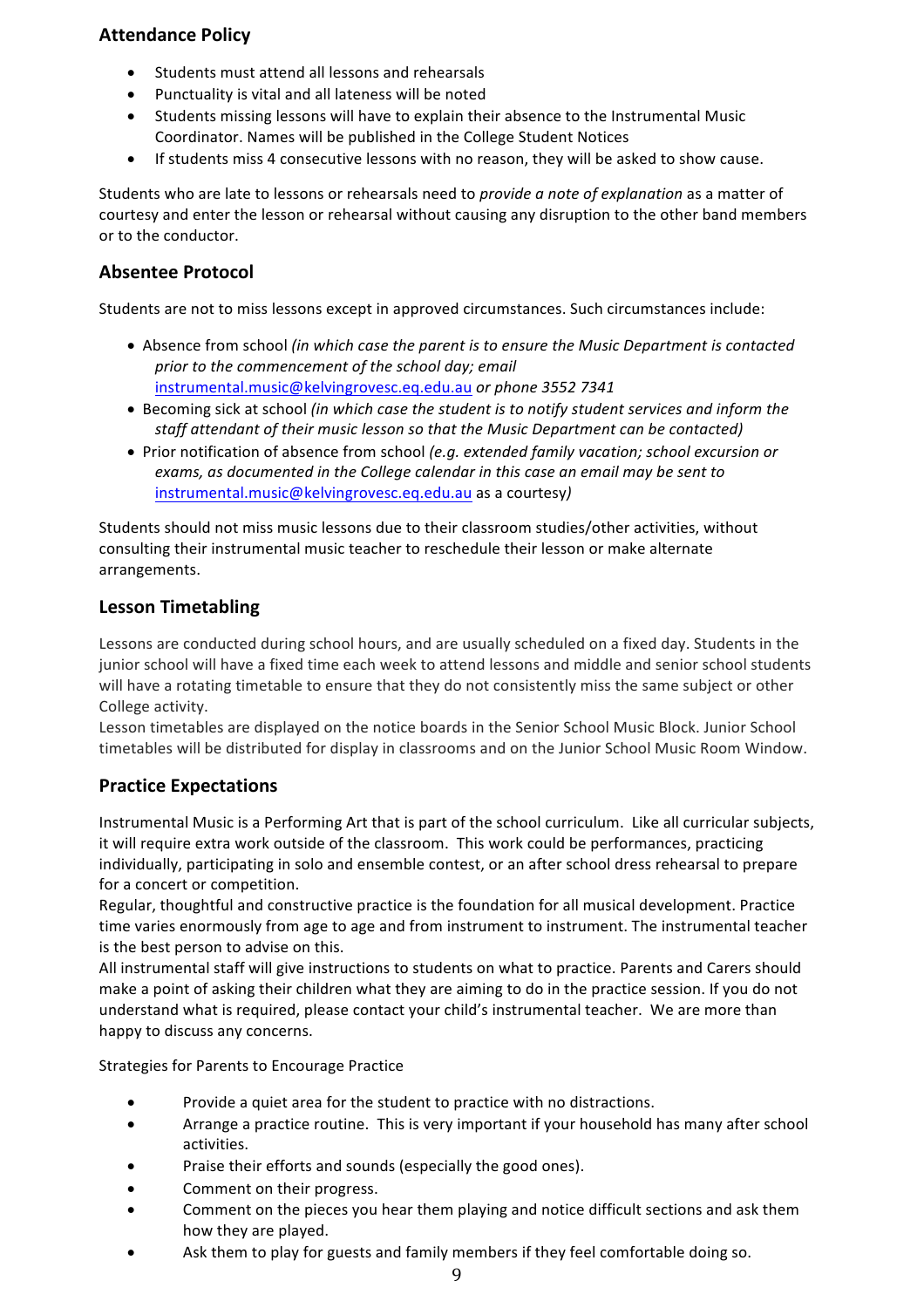- Always practice with your music on a stand.
- Practice in an area where you will not be easily distracted.
- Trv to practice for 15 20 minutes at a time, four to five times a week for beginners. More advanced students should aim for 30 minutes a day.
- Difficult pieces or passages should be played through slowly at first and then gradually increase the speed. A metronome can be a useful tool in achieving this. Don't play them fast until you can play them easily at a slower pace.
- Start and finish your practice sessions with a piece you can play well and enjoy.
- Keep a record of your practice efforts.

# Music and Music Folders

All music issued by the College, including photocopied items, remains the property of the College and is on loan to the student for the duration of the year. Students should ensure that this music and the Folder remain in good condition whilst on loan. Music will be collected and sorted at the end of each year. Fines will be imposed for loss or damage to music or folders beyond reasonable wear and tear  $$ a replacement fee of \$25 will be charged.

# **Student Assessment and Evaluation**

Evaluation and assessment are essential elements of the educational process.

The assessment process is not tied to a particular period of time. However, we have expectations on what level a student should strive to be performing at. Education Queensland have identified eleven areas of learning skill and development to be identified within the Instrumental Music Program. All Instrumental teachers maintain a regular record of each student's progress. Reports are sent home as part of the school report card at the end of each reporting period (Term Two and Four).

# **Instrumental Music Uniforms**

The College performance uniform is worn by all ensembles and consists of the following:

- Instrumental Music Polo Shirt the first shirt is supplied to all students. Subsequent shirts can be purchased from the music department for \$35.
- **Black LONG** dress pants the first pair of uniform pants will be supplied by the College (Sizes 4 - 16 only), after this, students will need to supply their own black business type pants. Larger sizes (size  $4 - 16$ ) can be purchase from the Music Department for \$20. Leggings,  $\frac{3}{4}$  length or tight pants and jeans are **NOT** suitable and students will not be permitted to perform in these.
- **Black** business/dress socks low cut ankle socks are **NOT** suitable
- **Black** school shoes

# **Recruitment Procedures**

# PROCEDURE FOR SELECTION OF BEGINNER STUDENTS

During Term 3 and 4, all students from year 2 and year 3 are tested for possible selection into the Instrumental Music Program for the following year. String Instruction commences in year three and woodwind, brass and percussion tuition commences in year four. Students undertake an aural test with focus on the areas of beat, rhythm, pitch recognition and melody. Students are also assessed in relation to behaviour, perseverance, attitude, punctuality, commitment and parental support. The overall assessment involves such people as the Instrumental Music Teachers, Classroom Teachers and School Administration.

Once students have been selected as suitable for the program, invitations to apply are sent out. Please note that students accepting a position on a string instrument in the year 3 Instrumental Music Program will not be eligible for the band program in year 4.

### Becoming a member of the College Instrumental Music program is a long-term commitment and for the duration of a child's time at the College.